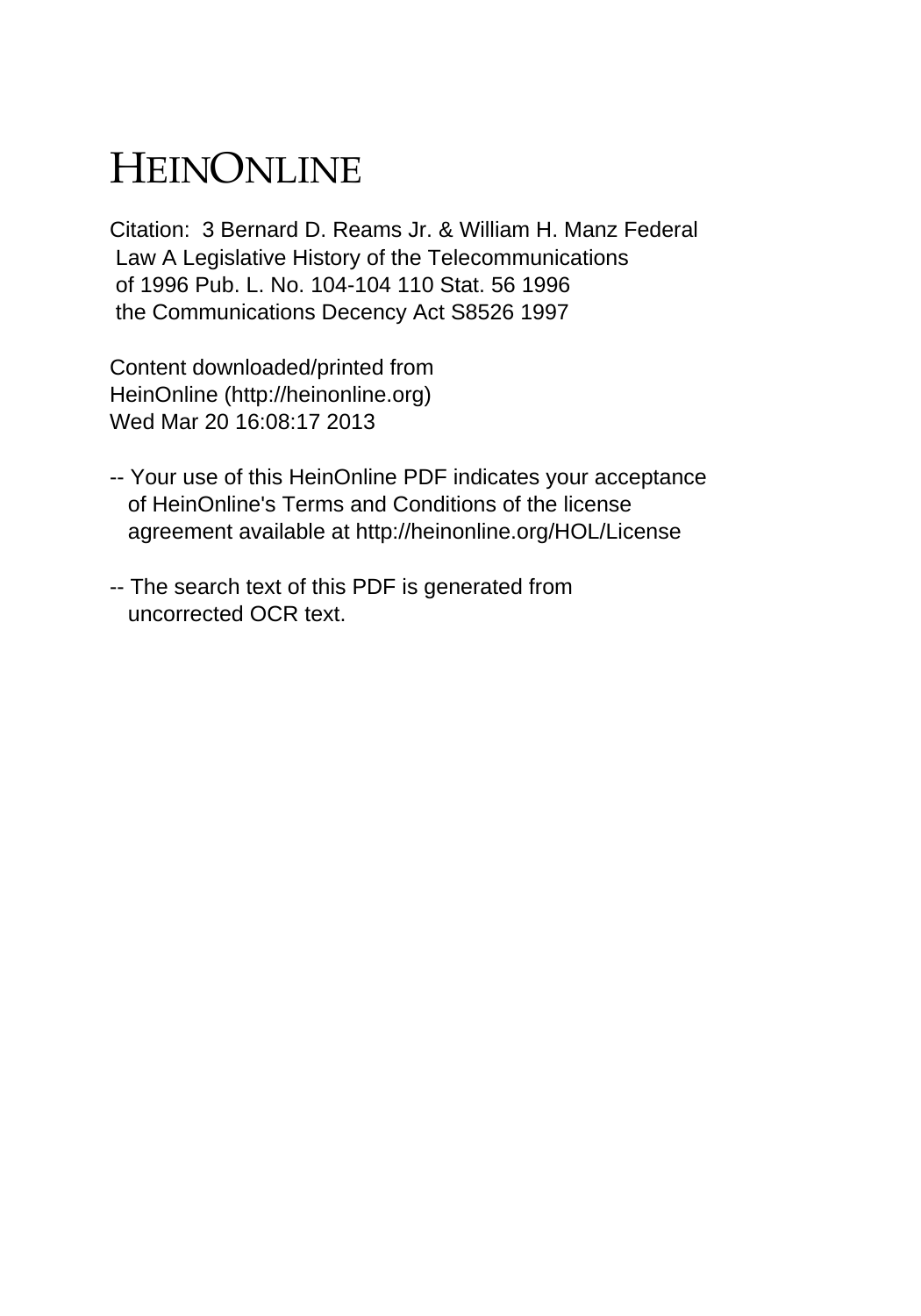**I** was certainly not the first in this Chamber to take some to task for plac-ing **profits** ahead of the Innocence of our children. Senators **SIMON** and **BRADLEY** have fought the **good** fight on

this matter for many years. One thing that those Senators and **<sup>I</sup>** know, however, is that what we do here on the floor of the Senate, matters far less than what occurs out in the real world.

Until Americans **hold** accountable

those who debase our culture, then there is little hope for progress. But there are definite signs of progress **all** across the country. And today. **I** wanted to congratulate radio station **KORM.** which is the campus radio station at Grambling State **Unl-**

versity in Shreveport, **LA.** Earlier this week, the station an-nounced that, as a protest against pro-fanity and obscenity, it will not play

rap music for 19 days.<br>The station's assistant director<br>said--and I quote--"If we can give stu-<br>dents a format that's free of obscenity as far as words and lyrics, I think

they'll be receptive to it." Mr. President, Robert Kennedy once **said** "Each time a man stands for an ideal, or acts to improve the lot of othera, or strikes out against injustice, he

sends forth a tiny ripple of hope."<br>This morning, radio station KRGM is<br>transmitting much more than just<br>words and music. It is also transmit-<br>ting a ripple of hope. I congratulate<br>them for their courage.

# **THE ADARAND DECISION**

Mr. **DOLE.** Mr. President, last Mon-day's Supreme Court ruling in the Adarand case **is** good news for those who believe that the Federal Government works best when it works to unite all Americans of all backgrounds. In her majority opinion. Justice San-dra Day O'Connor correctly rejected the Clinton administration's position **by** insisting that Government-sponsored racial classifications, no matter how well intentioned, are inherently suspect and must meet the very **high-est** standard of constitutional reviewthe standard of review known as strict scrutiny.<br>Whatever our race or ethnic back-

ground, the simple truth is that we are all Americans. We all pledge allegiance to the same flag. We all pay taxes to the same Government. We all share the same hope of a better future for our children and grandchildren. And on the battlefield, we **all** bleed the same blood. As Justice Scalia said in his concurring opinion, and I quote:

**In** the eyes of governnent. we **are** just **one** race. It is American. "

No doubt about it. the evil of discrimination continues to exist in the<br>America of 1995. And. unfortunately.<br>we have not yet achieved the color-<br>blind ideal for which so many have valiantly struggled. But fighting discrimi-nation cannot become an excuse to **di**vide Americans **by** race, **by** ethnic background, **by** gender.

From South and the standard of review that omy to must be applied to Federal laws and Kosova.<br>regulations that grant preferences on It is regulations that grant preferences on It is time to stop this farce portant. it is a wake-up call to Con- author of the tragedies in Croatia, in gress to put the Federal Government's Bosnia, in Kosova. His regime must be press to put the Federal Government's Bosnia, in Kosova. His regime must be gress to put the Federal Government's Bosnia, in Kosova. His regime must be own troubled house in order.

### **BOSNIA**

Mr. **DOLE.** Mr. President, the facts **MORNING BUSINESS** are out: The New York Times reported last weekend that the Milosevic regime is actively aiding its Bosnian Serb al-<br>lies—eending military assistance and business not to extend beyond the hour<br>fuel SAM-fis and even paying the sal- of Il a.m., with Senators permitted to lies—sending military assistance and business not to extend beyond the hour<br>hel, SAM-6's, and even paying the sal- of 11 a.m., with Senators permitted to<br>naries of many Bosnian Serb officers. Speak therein for not to excee as peacemaker-an image the Clinton recognized to speak for up to 15 min<br>administration has actively promoted utes.<br>The Senator from Maryland is recognized under the Senator from Maryland is recognized. in a desperate bid to devise a Bosnia **The Senator from Maryland is reeog**

policy.<br>Indeed, the recent hostage taking by the Bosnian Serbs, followed by their rethe Bosnian Serbs, followed by the SARBANES. I thank the Chair.<br>The Bosnian Serbs, followed by their re-<br>taining to the introduction of S. 334, S. on booman booms, boombox of the introduction of S. 934, 8.<br>lease as a result of Milosevic's efforts, 935, S. 936, 8. 937, and S. 938 are located<br>has called into question the theory of a in today's RECORD under "Statements<br>

NETAURICALICAL INC. In my view the issue is not whether<br>or not Milosevic and Karadzic are<br>friends or political rivals, but whether **J** THE TELECOMMUNICATIONS ACT<br>or not their objectives are the same. OF 1995 The real question is, do Milosevic and Mr. McCAIN. Mr. President. yester Karadzic both want a greater Serbia? day the Senate passed **S. 652,** the Tele

bad cop, has been useful in furthering that objective.

Example that interests a state of this support from Bel-<br>status quo, I was not able to support it.<br>grade but continued with the approach due to the fact that the bill fundamen-<br>of easing sanctions on Serbia. Those of sally In the Congress who believed this telecommunications industry.<br>policy was unwise for a number of rea-<br>policy was unwise for a number of rea-**I** strongly support passing telesome-including the fact that it re-communications reform. For too long<br>moved leverage on the deteriorating this issue has been dictated by the<br>situation in Kosova--were told that courts. This is an abrogation of con-<br>lifti

ministration's approach. Now is not petition and breed industry innovation<br>the time to lift or further suspend that will ultimately benefit the<br>sanctions on Serbia. The Milosevic re-consumer. Legislation that will accomgime is clearly supporting Bosnian plish this must contain provisions tha Serb and Krailna Serb forces--and deregulate and fosters true competi maybe even orchestrating their ac- tion. tions. In addition, it is continuing to Unfortunately. the bill passed by th oppress the Albanian majority in Senate. **S. 652.** does exactly the oppo oppress the Albanian majority in Kosova-which is in its 6th year under martial law.<br>martial is increased and context and context and context and context and context and context and context and context and context and conte

amendment to the foreign aid bill advanced. This bill establishes a regu which would amend current Serbian latory regime that reallocates exsstln sanctions legislation-originally spon- markets, controls and limits futures in the valid and limits future spon-<br>sanctions legislation-originally spon- markets, controls and limits future<br>sored by Senator Levin-to include sored by Senator LEVIN-to include growth, and effects changes to the strict criteria for the lifting of United communications industry through a sestrict criteria for the lifting of United communications Industry through a **se** States sanctions on Belgrade. This cri- ries of complex, excessive regulation. States sanctions on Belgrade. This cri- ries of complex, excessive regulation.<br>teria will include a complete cutoff of The best way to truly help the military, political, or other material support from Belgrade to the Bosnian

You do not cure discrimination with Serb and Krajina Serb militants: a res-<br>more discrimination.<br>So, Mr. President, I welcome the Su-<br>tles in Serbla; and a restoration of civil more discrimination. The country of the country of the state of the Su-<br>So, Mr. President, I welcome the Su-<br>ties in Serbia; and a restoration of civil<br>preme Court's Adarand decision. It and human rights and political auto

the basis of race. And perhaps **as** im- Milosevic is no peacemaker. He **is** the warded for its pretensions.

the previous order, there will now be a period for the transaction of morning

Under the previous order, the Senator from Maryland [Mr. SARBANES] is<br>recognized to speak for up to 15 min-

nized. **NRT AND SERVESTEED IN THE CONSUMER**<br>Mr. SARBANES. I thank the Chair.

e

It is seems to me that the answer is communications Reform Act of 1995<br>as—and that this character of good cop, This is historic legislation that will be accepted of good cop, This is historic legislation that will<br>bad cop, **e] e**

at objective.<br>Apparently administration sources although the legislation alters the

 $\frac{1}{2}$  in the assume well congress in a the Congress in a through the Congress<br>peace to Bosnia because Milosevic is now compelled to play catch-up. It is<br>would recognize Bosnia.  $\frac{1}{2}$  imperative that the Congress i Mr. President. this report should ment a comprehensive, complete policy prompt an immediate review of the **ad-** that will encourage free market corn

> Statute, S. Martin Statute, and Congressional, and- Federal Communica-Mr. President. I intend to offer an tions Commission micromanagement **Ii**

consumer is to allow industry the max-<br>imum flexibility to grow and prosper.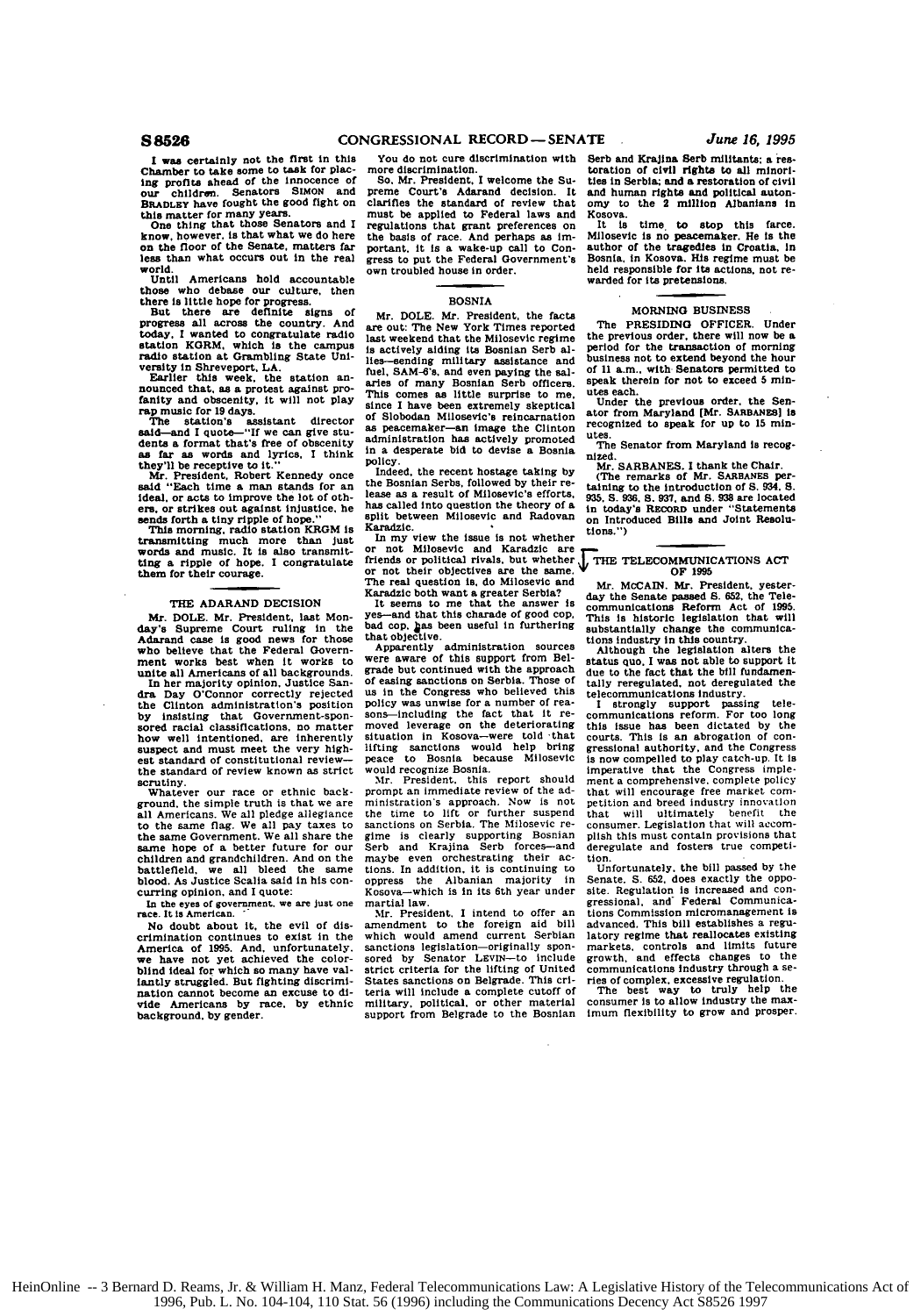That can be accomplished through deregulation. History shows us that de-regulation of industry benefits the consumer. We should be working to

pass legislation that deregulates. **S. 652** contains **a** prescription for a larger and more intrusive Government **In** Washington.

The **bill** mandates over **80** new regulatory proceedings that the Congres-sional Budget Office estimates **will** cost over **\$81** million to implement. Moreover. it **is** squarely at odds with nearly a quarter century **of** well-considered. soundly crafted, and broadly successful regulatory reform initia-tives which commanded strong biparti**asan** support and, in the final analysis. yielded substantial consumer dividends for the American public. Back in **1970.** the Senate Commerce Committee began work to deregulate a number of<br>key, infrastructure industries. Airline. key. infrastructure industries. Airline. truck and **rail.** broadcast, maritime. were initiated and successfully carried forward. These reforms paralleled changes which were occurring in the changes when were occurring in the<br>world at large, as the notion of perva-<br>sive, central economic phaning by<br>Covernment-embodied in the now-<br>bankrupt Communist teaching and doc-<br>trine-faltered and competitive free en-<br>terp

braced...<br>
Senator Packwood and I offered a se-<br>
ries of amendments to S. 652 to make<br>
the bill more deregulatory. One amend-<br>
ment would have eliminated from the<br>
bill provisions which give the FCC ex-<br>
ressive and unnece scheme with a voucher system that would have truly empowered consum-<br>would have truly empowered consum-

ers.<br>Unfortunately, all of those amend-

Unfortunately, all of those amend-<br>
I do want to thank the Commerce<br>
Committee chairman and ranking<br>
member for accepting some other<br>
amendments. I had sought to change the definition of the universal service<br>contained in the bill. The universal service<br>definition was far too broad and<br>would have potentially cost consumers<br>and companies hundreds of millions of parameter amendments and dollars. The committee adopted the definition of universal service that I proposed as part of the manager's pack-<br>package of amendments.<br>Also included in the manager's pack-<br>ge was an amendment I i

offer to strike the DBS tax provisions I in the bill. The legislation contained language that would have authorized the States to order DBS television prothe States to order DBS *television* pro-<br>viders to act as State tax collectors.<br>This was an ill-concelved concept and I

an very pleased that it was struck<br>
I'was also very pleased that the com-<br>
I'was also very pleased that the com-<br>
mittee accepted my amendment man-<br>
dating that the **FCC** report any increases in the fees charged to commu- nications companies as part of their

universal service obligation and an-<br>other amendment to means test the<br>community users section of the bill.<br>Both improved the bill.<br>Last, although I could not support<br>this legislation, I want to thank Chair-<br>man Prassatza.

**HOLLINGS. Senator ROCKEFELLER. Senator SNOWE, and Senator PACKWOOD.** Their staff also deserve considerable

praise for their efforts and hard work.<br>I also want to thank Adam Thier of the Heritage Foundation, Bob Corn-Revere<br>of Hogan & Hartson, and Jeffrey<br>Blumenfeld and Christy Kunin of<br>Blumenfeld & Cohen for their input and<br>advocacy regarding the telecommunications voucher program.<br>I appreciate their help

them for their efforts.

# **HOUSTON** ROCKETS WIN **NBA**

CHAMPIONSHIP<br>Mrs. HUTCHISON. Mr. President, on Mrs. **HUTCHISON.** Mr. President. on Wednesday **a** team from my home State. the Houston Rockets. won their second consecutive **NBA** Championship. everything from injuries to midseason<br>trade to, finally, one of the toughest<br>playoff schedules over.<br>To understand the full significance of

For the material of the history. Mr. President with density in<br>the victory, Mr. President the history and the history and Elyde Delay<br>of Houston's two star players. Hakeem clearly of Houston's two star players. Hakeem<br>tend

got the respect that it deserved when it won the title last year. Houston can now celebrate **a** title that will long be

second one is so much sweeter: but to<br>Ciyde Drexier, after 12 years in the<br>MRA, this is the sweetest.<br>Mr. President, to repeat as charm-<br>nons with a four-game sweep is un-<br>precedented. Five times the Rockets<br>faced eliminat they prevailed, The championship was a total team effort and everyone con- tributed.

**Mr.** President. **I** am sure that **my col**leagues will be **glad** to join me in con-gratulating the **1995 NBA** World Cham-**Pion** Houston Rockets. For a team that started the playoffs with the sixth seed in the tournament, they are the lowest seed ever to win a World Champion-ship. The Rockets showed their most adamant critics that they were not about to give up. In the words of head coach Rudy Tomjonavich. "Never **un-**derestimate the heart of a champion." Mr. President. **I** just wanted to make

sure that we recognized this great team effort, and the heart of these champions. And **I** am very proud of the Houston Rockets today, as last year. for their repeat world championship in basketball Wednesday. **I** yield the floor, and **I** thank you. Mr.

President.

# THE **SURGEON GENERAL**

Mr. **SIMON.** Mr. President, we have been without **a** Surgeon General now for **6** months. I was very pleased when Senator **DOLE** mentioned he was **going** to meet with Dr. Foster. **I** hope that meeting can take place. **I** think the vote in our committee clearly illustrated there is a will on the part **of** this body to confirm Dr. Foster. **I** notice even those who voted against Dr. Fos-ter had praise for his dedication and sincerity. **I** hope we can move soon on this Foster nomination. I think we have delayed enough. **If** he **is** going to be voted down. let us

vote him down. But I think we will ap-<br>prove him. I think he should be ap-<br>proved. I think those of us who were on<br>the committee who heard him testify were very impressed **by** what he **had** to say.

Mr. **KENNEDY.** Mr. President, **I** wish to address the Senate on the situation facing the President's nomination submitted to the Senate for the office of Surgeon General.

Mr. President. it is now nearly 4 months since President Clinton sent to the Senate the nomination of Dr. Henry Foster to be Surgeon General of the United States. On May 2 and **3.** the Labor Committee held hearings on the nomination and on **May 26** the committee voted to approve the nomination and sent it to the full Senate for final action.

Already **3** weeks have passed and nothing further has happened. It Is time for a vote.

Dr. Foster has demonstrated his Impressive qualifications, his character. and his vision for the future **of** health care in this country. During the committee hearings, he successfully put to rest the charges attacking his character and his ability. He earned the admiration and respect of the committee **and** the American public. Even some **who** opposed the nomination have ex-pressed the belief that the Senate

**NOMINATION** OF DR. HENRY **FOS-**TER TO **BE SURGEON GENERAL**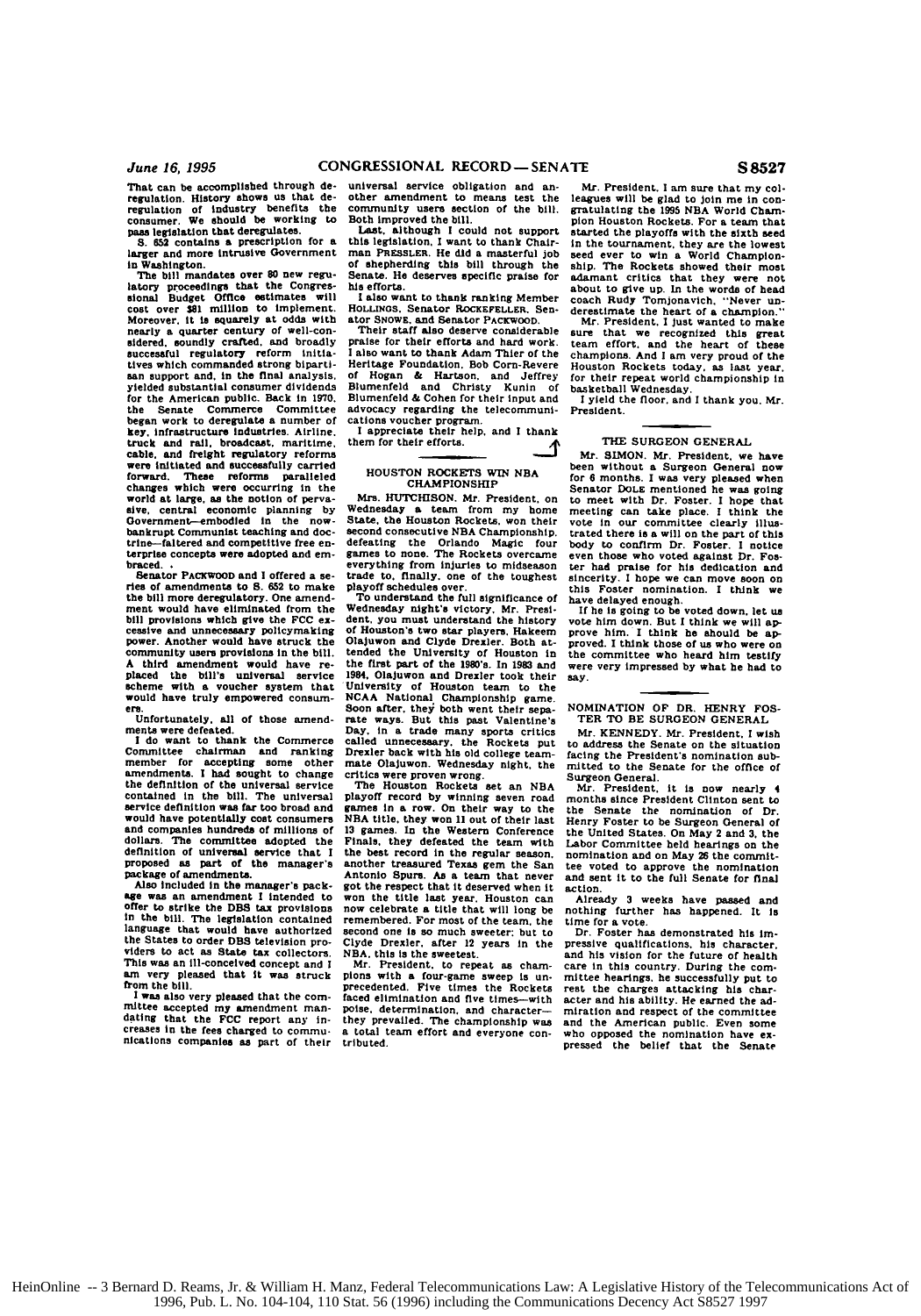"(2) PROCESS POR RELOCATION Any navann (2) PROCESS FOR MELOCATION.-Any person<br>seating to relocate a Federal Government<br>station that has been assigned a frequency<br>within a band allocated for mixed Federal and non-Federal use may submit a petition<br>for such relocation to NTIA. The NTIA shall<br>limit the Federal Government station's operating license to secondary status when the folk

owing requirements are met.<br>(A) the person seeking relocation of the<br>leral Government station has guaranteed ŏÕ, reinfurnement through money or in-kind<br>payment of all relocation costs incurred by<br>the Federal entity, including all engineering,<br>equipment, site acquisition and construc-

equipment, and regulatory fee costs;<br>"(B) the person seeking relocation com-<br>pletes all activities necessary for implement-<br>ing the relocation, including construction of replacement facilities (if necessary and appropriate) and identifying and obtaining on<br>the Federal entity's behalf new frequencies<br>for use by the relocated Federal Government station (where such station is not relocating to spectrum reserved exclusively for Federal

to spectrum reserved exclusively for Federal<br>use), and<br>use); and<br>"(C) any necessary replacement facilities,<br>equipment modifications, or other changes<br>have been implemented and tested to ensure<br>that the Rederal Government s was relocated, the person seeking such rel cation must take reasonable steps to reme d۷ any defects or reimburse the Federal entity any unsuces of returning the Pederal Government station to the spectrum from which<br>such station was relocated.<br>with such station was relocated.<br>"(g) PEDERAL ACTION TO EXPEDITE SPEC-<br>TRUM TRANSFER.--Any Pederal Government

station which operates on electromagnetic station which operates on electromas<br>spectrum that has been identified<br>reallocation for mixed Federal and noneral use in the Spectrum Reallocation Pinal eral use in the Spectrum relationship and a Report shall, to the maximum extent practicable through the use of the authority graphical propries applicable provision of law, take action to relocate its spectrum use to other Federal Government stations in a manner that maximizes the spectrum available for nat maximizes the spectrum available for<br>non-Pederal use. Notwithstanding the time-<br>table contained the beneficial Realication Final Report, the President<br>shall seek to implement the realication of shall see a to implement the requency band by<br>danuary 1, 2000. Subsection ( $c(t)$ ) of this section shall not apply to the extent that a non-<br>tion shall not apply to the extent that a non-Federal user seeks to relocate or relocates a deral user sceas to refocate or refocation<br>deral power agency under subsection (<br>(h) DEFINITIONS.--For purposes of this

tion-<br>"(1) FEDERAL ENTITY.-The term 'Federal'<br>"Constitution's agency, or " means any Department, agency, or<br>element of the Federal government .<br>ht:hei that utilizes radio frequency spectrum in the conduct of its authorized activities, includ-

ing a Federal power agency.<br>"(2) SPECTRUM REALLOCATION FINAL REexperience that the experimental Report and Tenacion<br>Pinal Report means the report submitted by<br>the Secretary to the President and Congress<br>in compliance with the requirements of sub-

n computation of a her requirements of surface section (a)."<br>
(d) REALLOCATION OF ADDITIONAL SPECTRUM...The Secretary of Commerce shall,<br>
within 9 months after the date of enactment of this Act, prepare and submit to the Presirecommending the reallocation of the three<br>frequency bands (225-400 megahertz, 3625-3650

memberts and 6850-5006 memberts) that meganerus, and hence meganerus) unau<br>were discussed but not recommended for<br>reallocation in the Spectrum Reallocation<br>Final Report under section 113(a) of the National Telecommunications and Information Administration Organization Act. The Secretary shall consult with the Federal Communications Commission and other Federal agencies in the preparation of the report, and shall provide notice and an opportunity for public comment before submitting the r port and timetable required by this section.

PRESSLER AMENDMENT NO. 1257

Mr. PRESSLER proposed an amendment to amendment No. 1256 proposed by Mr. STEVENS to the bill S. 652, sunra: as follows:

equine, as solutions.<br>
At the end of the matter proposed to be in-<br>
serted, insert the following:<br>
(e) BROADCAST AUXILIARY SPECTRUM RELO-

the date of enactment of this Act, the Com-<br>mission shall allocate the 4635-4685 mega-<br>hertz band transferred to the Commission<br>under section 113(b) of the National Tele-<br>communications and Information Adminis-<br>tration Org

communication and the transmission and the transmission of the branches and interpersion of BRACHLIAR ARE and the contract of the branches and the magnitude of the branches in the angular spectrum in the 2025-2075 and the

process. :0cess.<br>(3) Assigning recovered spectrum.—With-(3) ASSUSSING REACT SERVER OF PRIGHT OF THE ACT AND ACT. The CONSTRAINING SCALE AND ACT THE CONSTRAINING REAL CONDITION THE CONSTRAINING DRIVING THE DRIVING THE BULGARY OF THE BULGARY OF THE BULGARY OF THE BULGARY OF THE B Censees for commercial mobile se -<br>Tylces other similar services after the relocation of<br>broadcast auxiliary licenses, and shall assign

# PRESSLER (AND HOLLINGS) AMENDMENT NO. 1258

such licenses by competitive bidding.

Mr. PRESSLER (for himself and Mr. HOLLINGS) proposed an amendment to<br>the bill S. 652, supra; as follows:

on page 2, in the item relating to section<br>102 in the table of contents, strike "subsidi-<br>ary" and insert "affiliate".<br>To page 2, after the item relating to sec-<br>ton 106 in the table of contents, insert the

following:

Sec. 107. Coordination for tale communications<br>interoperability .... network-level

On page 2, after the item relating to section 225 in the table of contents, insert the following:

226. Nonapplicability of Modi-Sec. fication of Final Judgment.

On page 3, after the item relating to sec-<br>tion 311 in the table of contents, insert the following:

Sec. 312. Direct Broadcast Satellite

On page 9, line 8, after "Act." insert "The Commission may modify any provision of the<br>GTE Consent Decree or the Modification of<br>Final Judgment that it administers."<br>On page 9, line 16, strike 'Commission' and

insert "Commission"

On page 9, line 19, strike 'Modification of<br>'Inal Judgment' and insert 'Modification of Final Judgment".

On page 11 beginning on line 4, strike<br>those companies" and insert "any com- $\ldots$ pany".

any".<br>On page 11, line 6, strike "Judgment," and insert "Judgment to the extent such com-<br>pany provides telephone exchange service or

exchange access service,".<br>On page 12, line 3, insert "directly" after<br>"available".

The compact of the compact of the compact of the compact of the single intervals in the compact of the compact of the compact of the compact of the compact of the compact of the compact of the compact of the compact of the  $-11$ 

"nami".<br>Compage 12, line 15, after "services" insert<br>"for voice, data, image, graphics, or video<br>that it does not own, control, or select, ex-<br>cept that the Commission shall continue to determine whether the provision of fixed and<br>mobile satellite service shall be treated as

common carriage".<br>
On page 14, between lines 10 and 11, insert<br>
the following:<br>
"Carriage".<br>
"Carriage".<br>
"Carriage".

"(ti) "LATA" means a local access and<br>transport area as defined in United States v.<br>Western Electric Co., 569 P. Supp. 990 (U.S.<br>District Court, District of Columbia and<br>subsequent judicial orders relating thereto,<br>except sion in issuing licenses for such services.

.co. .<br>On page 16, line 17, strike "softwarer" " and insert "software, to the extent defined in im-<br>plementing regulations by the Commis-

On page 17, line 12, strike "carrier: " and insert

on page 17, the 12, strike carrier, music<br>ert "carrier at just and reasonable rates."<br>On page 19, line 4, strike "of such sees," and insert "of providing those serviof such serv. tes. es, and insert of providing those services<br>othat carrier,".<br>On page 19, line 5, strike "services," and to

"services in accordance with section Incart  $214(4)(5)$ 

14(d)(5);",<br>On page 21, beginning on line 7, strike<br>within 15 days after the State receives" and

insert "at the same time as it submits".<br>On page 21, line 17, strike "notify" and inon page  $s_1$ , muse 1, surface "notify" and in-<br>sett "provide a copy of the petition and any<br>documentation to".<br>On page 21, beginning in line 17, strike "of<br>the petition".

ັດສ

page 23, line 23, insert "feasible" after<br>hnically".

"technically".<br>
On page 28, line 5, strike the closing<br>
quotation marks and the second period.<br>
On page 23, between lines 5 and 6, insert

On page 22, between lines 5 and 6, insert<br>the following:<br>"the following:<br>Example of the contract of the state of<br>any ABD. Help and the state of<br>the state of the Telecommunications Act<br>of 1985 and every 3 years thereafter, complete each such review within 180 days<br>and may modify or waive any requirements<br>or standards established under subsection (b) if it determines that the modification or slver meets the requirements of section

200.".<br>  $20.$  On page 28, line 20, atrike "SUBSIDIARY"<br>
and insert "AFFILIATE".<br>
On page 28, line 21, strike "SUBSIDIARY"<br>
and insert "AFFILIATE".<br>
The mage 28, beginning on line 24, strike "its<br>
subsidiaries and affiliat 251/aV

page 29, line 2, strike "a subsidiary" and insert "one or more affiliates".<br>and insert "one or more affiliates".<br>On page 29, line 3, strike "is" and insert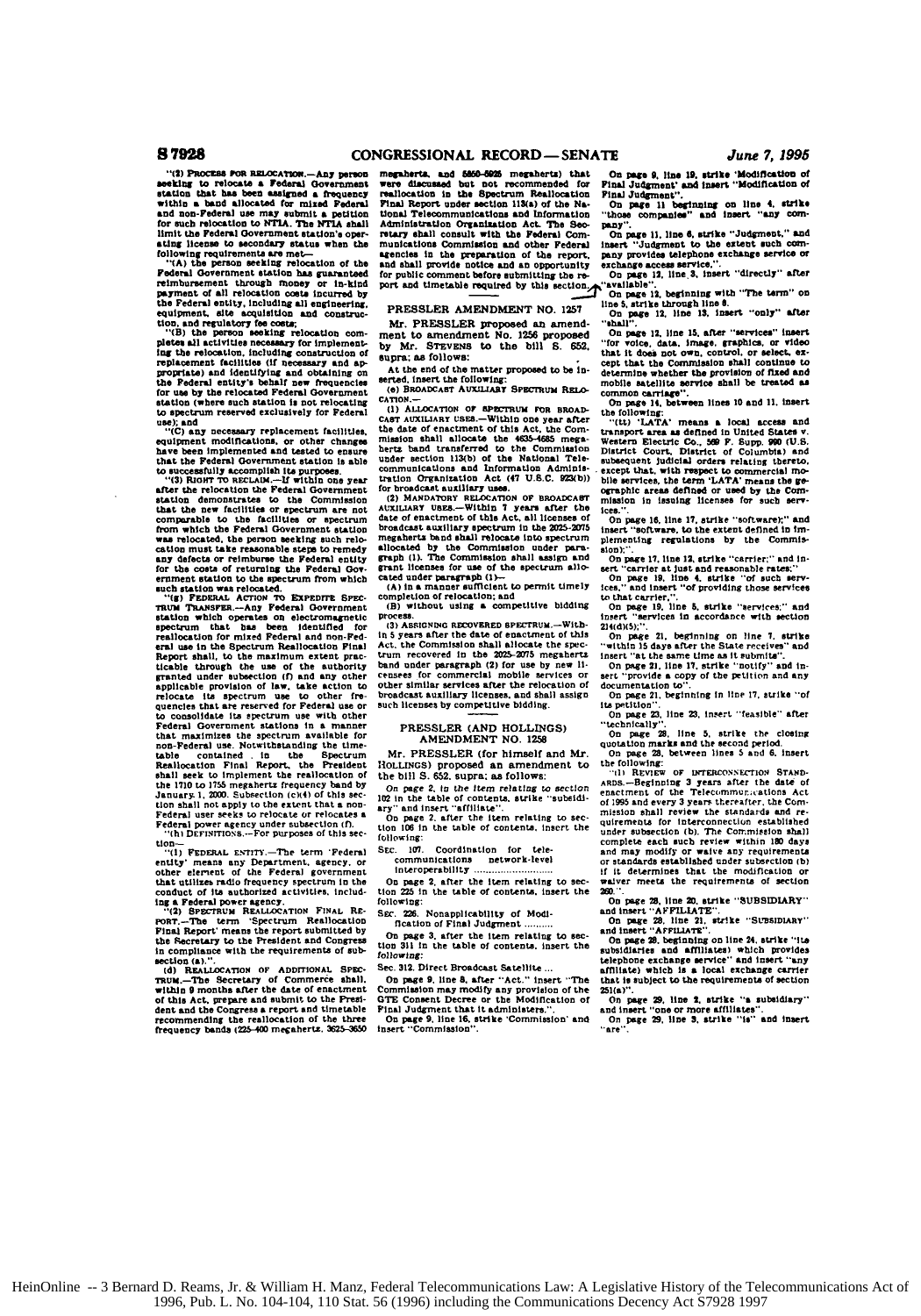Document No. **56**